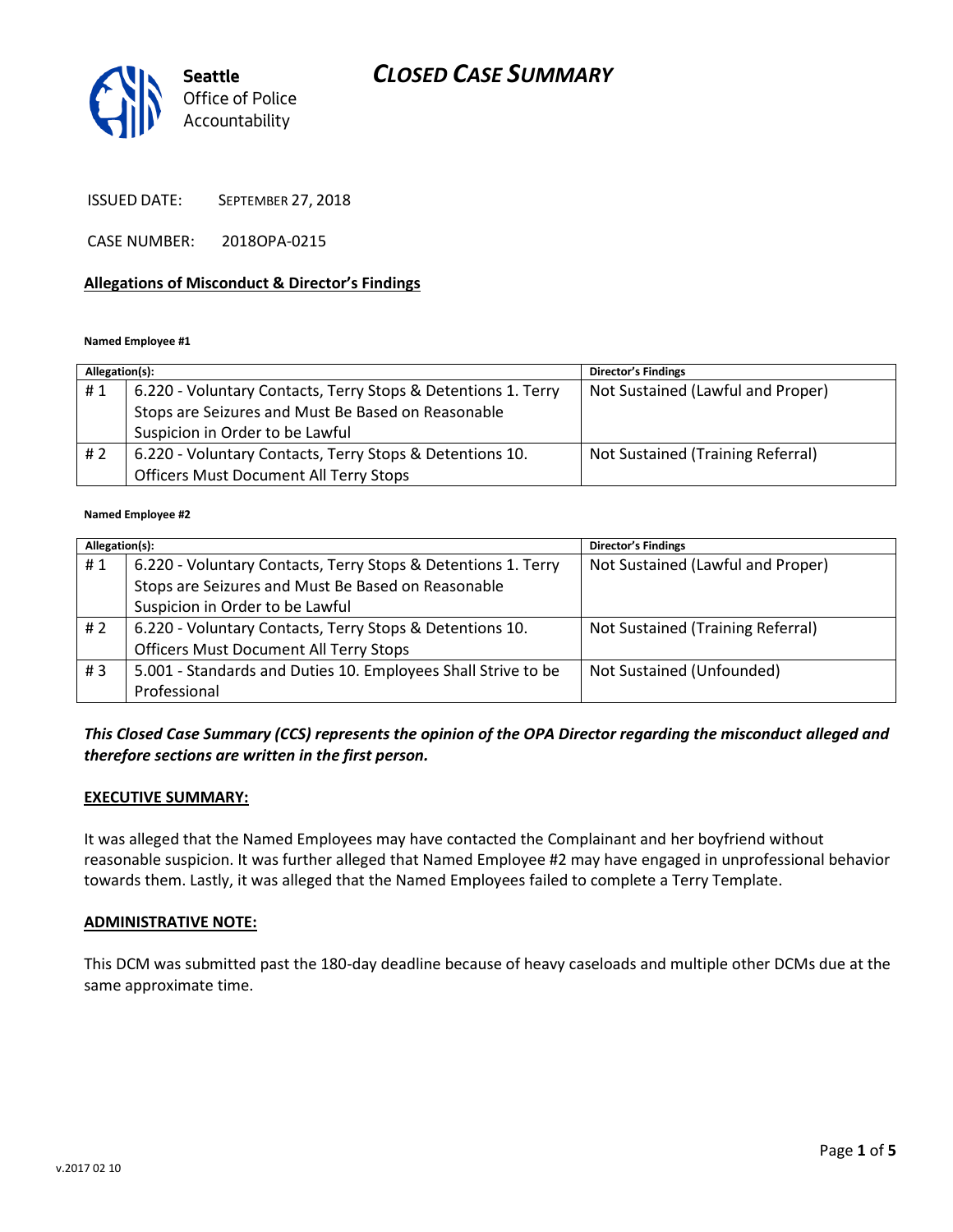

# *CLOSE CASE SUMMARY*

OPA CASE NUMBER: 2018OPA-0215

#### **ANALYSIS AND CONCLUSIONS:**

### **Named Employee #1 - Allegations #1** *6.220 - Voluntary Contacts, Terry Stops & Detentions 1. Terry Stops are Seizures and Must Be Based on Reasonable Suspicion in Order to be Lawful*

The Named Employees reported that they were on patrol when they came across a vehicle parked in the vicinity of East Olive Way and Bellevue Avenue. Named Employee #2 (NE#2) observed what he believed to be ongoing sexual activity between two persons in the vehicle. Specifically, he asserted that he saw a woman giving a man oral sex. He described the man as leaned back in his seat and a woman moving her head up and down over the man's lap while covered by a blanket. NE#2 relayed what he observed to Named Employee #1 (NE#1).

The Named Employees then approached the vehicle and made contact with the occupants – who were later identified as the Complainant and her boyfriend. NE#2 told them that they could not be engaging in sex acts while in a vehicle parked on a public street. The occupants denied engaging such acts. NE#2 responded: "You were literally just giving him a blow job." The occupants continued to deny engaging in sex acts. The officers asked for the occupants' names and further conducted their investigation. They ultimately did not arrest the occupants and, instead, gave them a business card and concluded the interaction. Neither officer reported the contact in either a Terry Template or a General Offense Report. They instead included the following note in the CAD Call Report: "ICV. BWV observed sexual activity in vehicle, contacted subjects and gave warning. Did not observe any indecent exposure."

The Complainant initiated this complaint with OPA. She asserted that NE#2 was unprofessional when he accused her of giving her boyfriend a "blow job." She was also upset that the contact was memorialized in the CAD Call Report. OPA added allegations concerning the stop, itself, as well as regarding the officers' failure to document the stop in a Terry Template.

SPD Policy 6.220-POL-1 governs Terry stops and stands for the proposition that Terry stops are seizures of an individual and, as such, must be based on reasonable suspicion in order to be lawful. SPD Policy defines a Terry stop as: "A brief, minimally invasive seizure of a suspect based upon articulable reasonable suspicion in order to investigate possible criminal activity." (SPD Policy 6.220-POL-2(b).) SPD Policy further defines reasonable suspicion as: "Specific, objective, articulable facts, which, taken together with rational inferences, would create a wellfounded suspicion that there is a substantial possibility that a subject has engaged, is engaging or is about to engage in criminal conduct." (*Id*.) Whether a Terry stop is reasonable is determined by looking at "the totality of the circumstances, the officer's training and experience, and what the officer knew before the stop." (*Id*.) While "[i]nformation learned during the stop can lead to additional reasonable suspicion or probable cause that a crime has occurred, it "cannot provide the justification for the original stop." (*Id*.)

At their OPA interviews, both officers asserted that, at the time they made contact with the Complainant and her boyfriend, they had probable cause to arrest. They stated that the crime they had probable cause for was lewd conduct. However, there is no such law in the City of Seattle. Moreover, at the time NE#2 observed what he believed to be a sex act, the Complainant was covered by a blanket and the Complainant's boyfriend's genitals could not be seen. As such, the officers did not have probable cause to arrest for indecent exposure.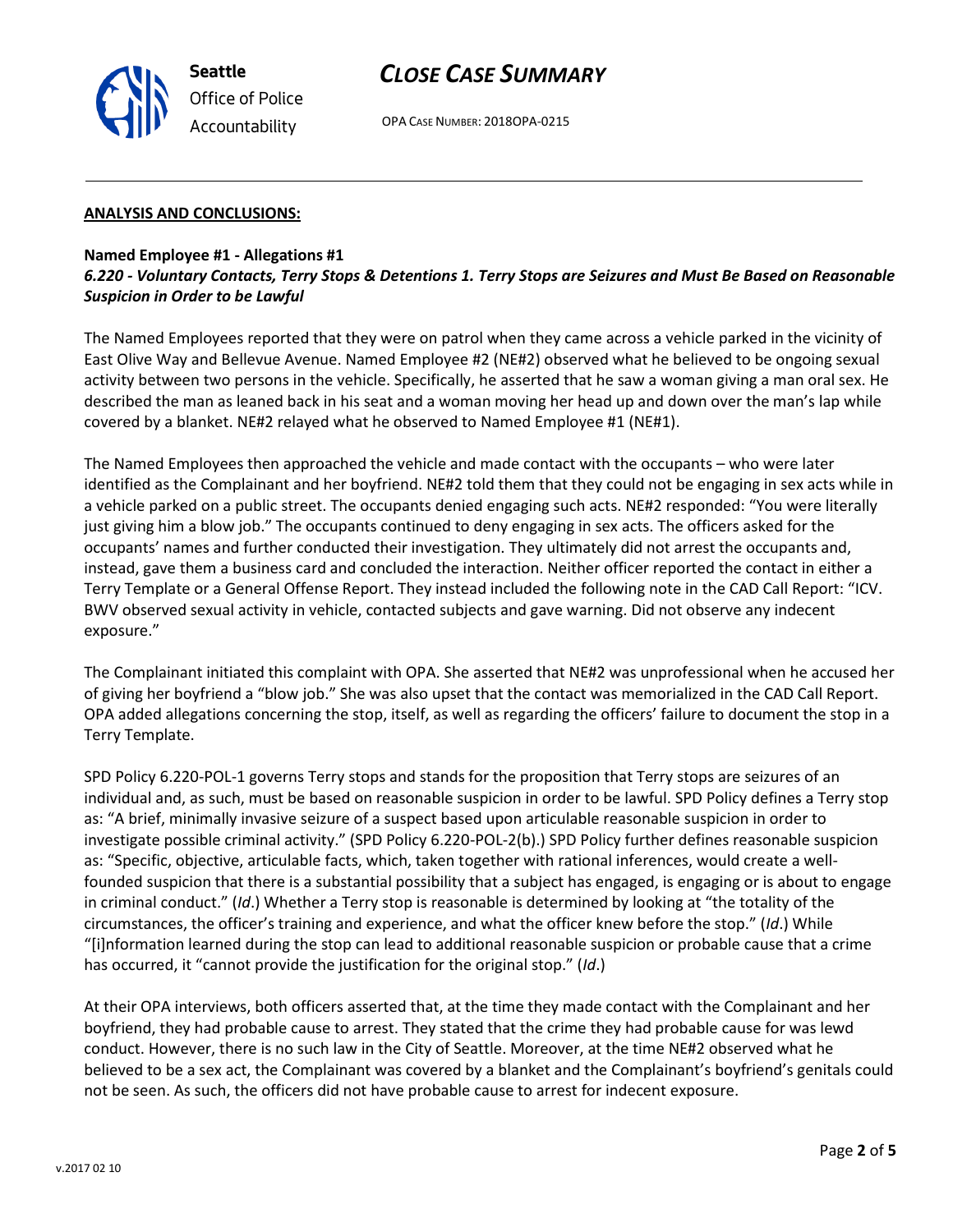



OPA CASE NUMBER: 2018OPA-0215

They did, however, have reasonable suspicion to investigate what was occurring. Given what NE#2 initially observed, there were multiple crimes that could have been at issue. Not only indecent exposure – as discussed above, but also either patronizing or soliciting prostitution (*see* RCW 9A.88.110). Neither crime was ultimately borne out by the facts, but the standard is whether the information available to the officers at the time yielded a substantial probability that this criminal conduct was ongoing. I find that such a probability existed here. As such, I conclude that the limited detention of the Complainant and her boyfriend to conduct an investigation was consistent with policy and I recommend that this allegation be Not Sustained – Lawful and Proper.

### Recommended Finding: **Not Sustained (Lawful and Proper)**

# **Named Employee #1 - Allegation #2** *6.220 - Voluntary Contacts, Terry Stops & Detentions 10. Officers Must Document All Terry Stops*

SPD Policy 6.220-POL-10 requires that officers document all Terry stops using a Terry Template. Within the Terry Template, officers are instructed to "clearly articulate the objective facts they rely upon in determining reasonable suspicion." (SPD Policy 6.220-POL-10.)

The Named Employees admittedly did not complete a Terry Template. Both asserted that they did not do so because they made the stop based on probable cause, not reasonable suspicion. However, as discussed above, probable cause did not exist for this stop. At best, the officers only had reasonable suspicion. Moreover, even if the officers did have probable cause, they should have then documented the contact in a General Offense Report. They did not do this either. Indeed, the only documentation of this incident was an update to the CAD Call Log.

This lack of documentation is inconsistent with policy. I find that the Named Employees were required to complete a Terry Template. This is the case because they effectuated a Terry stop. It is irrelevant whether they believed that they had probable cause at the time of the stop.

While I find that the officers violated policy in this case, I note that OPA has seen several other cases in which officers have expressed confusion concerning whether a Terry Template is required in these types of situations. Ultimately, these cases resulted in a Management Action Recommendation and, eventually, a clarification of the policy. The current iteration of the policy makes it clear that, where a Terry stop is effectuated, a Terry Template must be completed regardless of whether the officers had reasonable suspicion or probable cause at the time. To the extent the stop develops into an arrest, only a General Offense Report need be generated. However, the failure to do either, as occurred here, remains unacceptable.

For the above reasons, and given that the Named Employees are not the first officers to express confusion with this policy, I recommend that they receive Training Referrals rather than Sustained findings.

 **Training Referral**: The Named Employees should receive training concerning both the prior and updated versions of SPD Policy 6.220-POL-10. The Named Employees should be counseled concerning this matter by their chain of command and should be informed that their failure to complete either a Terry Template or a General Offense report in this case violated policy. The Named Employees should be counseled to closely comply with the revised policy in the future and should be informed that future failures will result in a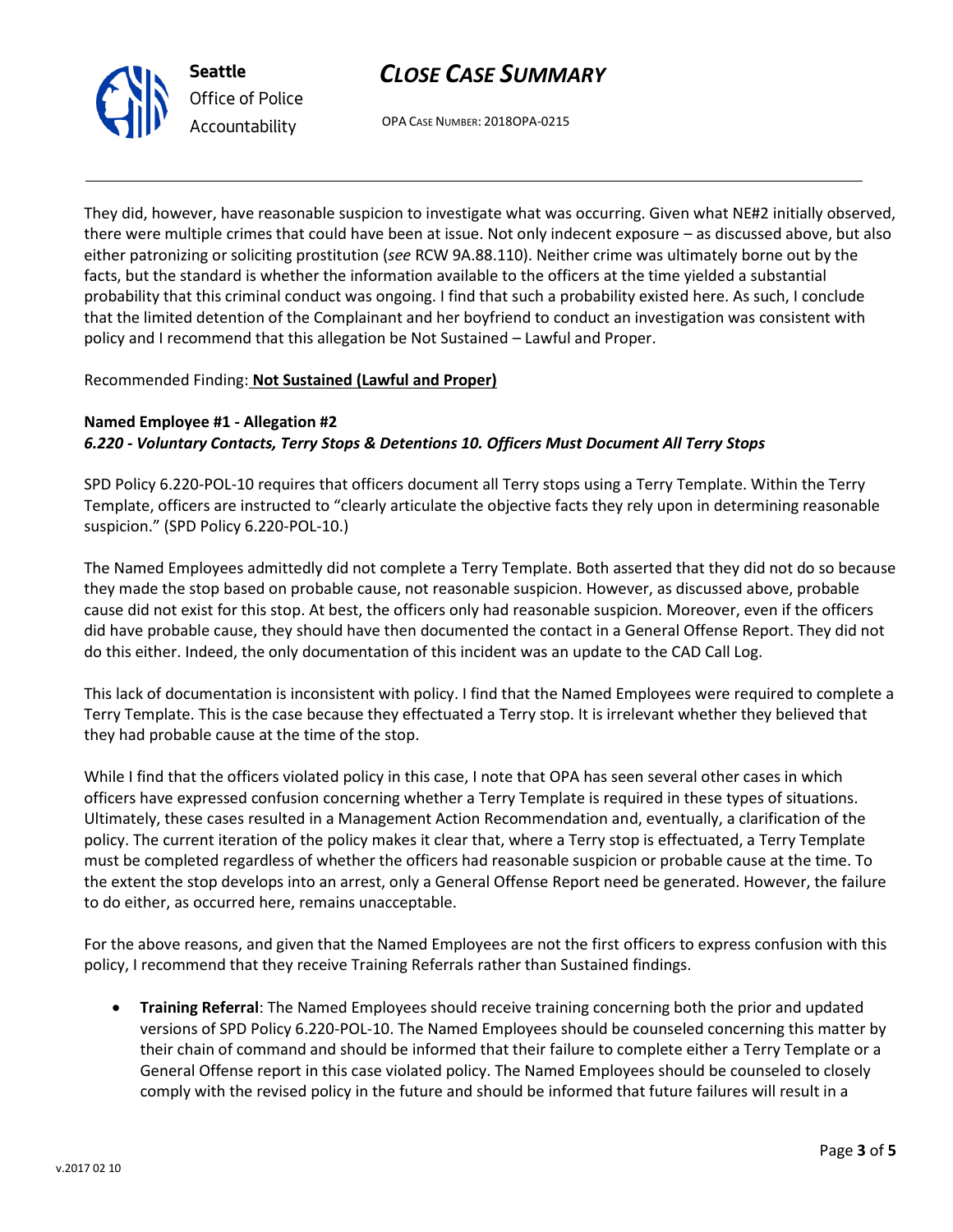

**Seattle** *Office of Police Accountability*

# *CLOSE CASE SUMMARY*

OPA CASE NUMBER: 2018OPA-0215

recommended Sustained finding. This retraining and associated counseling should be documented and this documentation should be maintained in an appropriate database.

Recommended Finding: **Not Sustained (Training Referral)**

# **Named Employee #2 - Allegations #1**

# *6.220 - Voluntary Contacts, Terry Stops & Detentions 1. Terry Stops are Seizures and Must Be Based on Reasonable Suspicion in Order to be Lawful*

For the same reasons as stated above (*see* Named Employee #1, Allegation #1), I recommend that this allegation be Not Sustained – Lawful and Proper.

Recommended Finding: **Not Sustained (Lawful and Proper)**

### **Named Employee #2 - Allegation #2** *6.220 - Voluntary Contacts, Terry Stops & Detentions 10. Officers Must Document All Terry Stops*

For the same reasons as stated above (*see* Named Employee #1, Allegation #2), I recommend that this allegation be Not Sustained – Training Referral.

### Recommended Finding: **Not Sustained (Training Referral)**

### **Named Employee #2 - Allegation #3** *5.001 - Standards and Duties 10. Employees Shall Strive to be Professional*

SPD Policy 5.001-POL-9 requires that SPD employees "strive to be professional at all times." The policy further instructs that "employees may not engage in behavior that undermines public trust in the Department, the officer, or other officers." (SPD Policy 5.001-POL-9.) The policy further states the following: "Any time employees represent the Department or identify themselves as police officers or Department employees, they will not use profanity directed as an insult or any language that is derogatory, contemptuous, or disrespectful toward any person." (*Id*.) Lastly, the policy instructs Department employees to "avoid unnecessary escalation of events even if those events do not end in reportable uses of force." (*Id*.)

The Complainant alleged that NE#2 was unprofessional when he accused her of engaging in a sex act. Specifically, she was insulted by his use of the term "blow job."

At his OPA interview, NE#2 stated that he used the term "blow job" to describe the sex act because the Complainant did not seem to understand him when he was trying to explain to her what he observed. NE#2 told OPA that he tried to use a layman's term and "blow job" was the first thing that came to mind. He denied attempting to insult the Complainant and stated that this was not his intention. He further denied that his statement was unprofessional.

NE#1 echoed NE#2's assertions. He told OPA that NE#2 did not use the term "blow job" to be funny or immature. Instead, NE#1 believed that NE#2 was trying his best to explain to the Complainant what he reported observing.